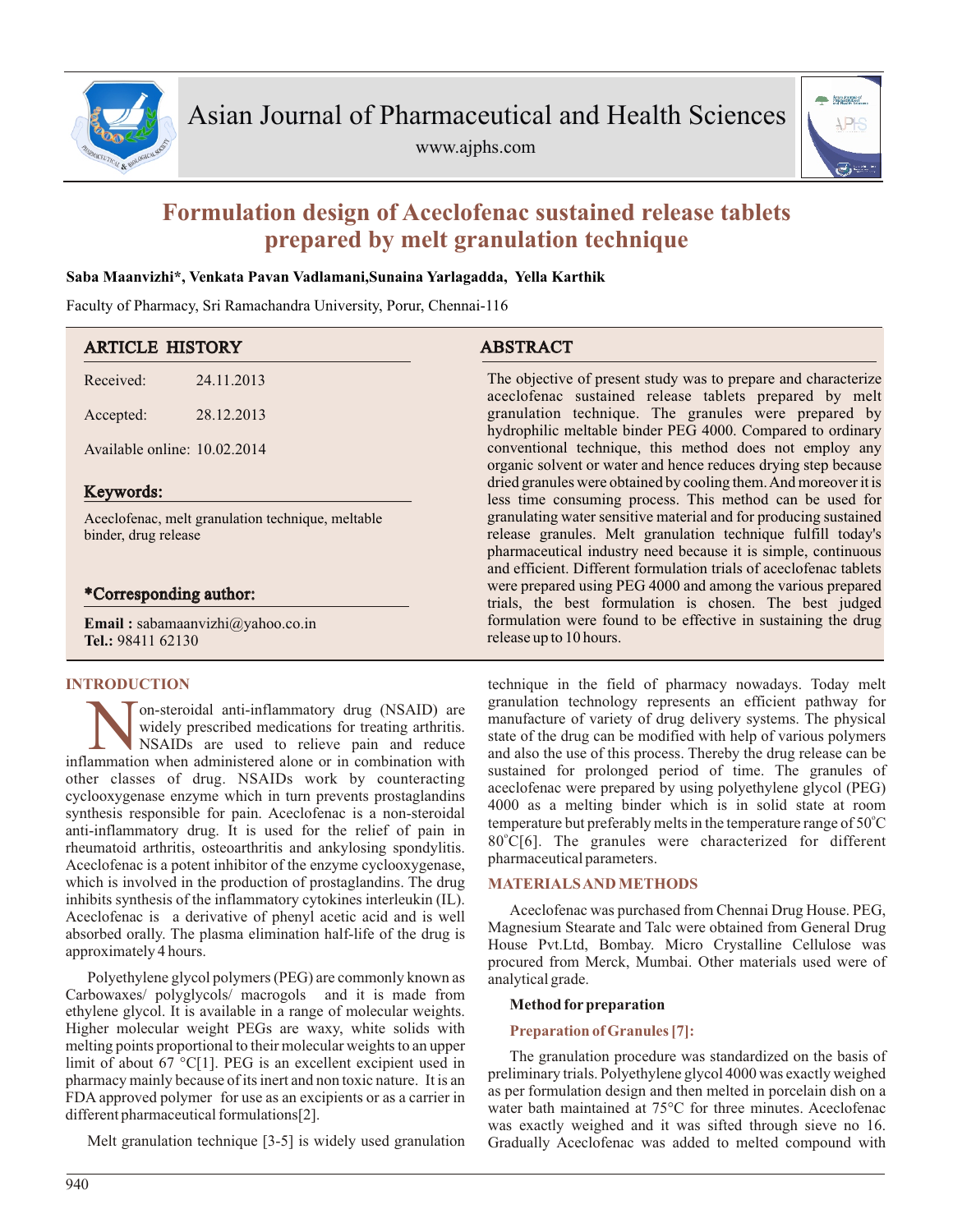continuous stirring when it is about to solidify and it should be added at a temperature slightly more than the melting point of PEG and the contents were transferred to a glazed tile by spreading them out in thin layers. The molten mixture was then allowed to solidify at room temperature. The solidified mass was crushed in mortar and passed through a 10 mesh sieve. The granules were evaluated [8 - 10] for bulk density, tap density, angle of repose, Carr's index and Hausner's ratio. The results were discussed in the table no.1.

## **Preparation of Tablets:**

Tablet formulation was prepared by melt granulation technique. Anon-aqueous granulation process adopted to prepare Aceclofenac tablets. The dried granules were mixed with MCC and finally lubricated with magnesium stearate and talc for one minute. The granules were compressed into a flatfaced tablet using rotary tablet punching machine equipped with concave punches. Tablet weight was kept constant i.e. 500mg. Sustained release tablets of aceclofenac prepared with polyethylene glycol were denoted by formulation code F1, F2, F3, F4, F5 and F6.

All the formulated tablets were evaluated for weight variation, friability, hardness, uniformity drug content and in-vitro drug release characteristics. Table no.2 gives over view of the formulation compositions evaluated during this study.

# **RESULTS**

Sustained release tablets of aceclofenac was prepared by melt granulation method and evaluated various physicochemical parameter. Melt granules F5 and F6 was found to show excellent flow properties compared to other trials. Hardness range was 4.5 - 6.8 kg/cm<sup>2</sup>. friability of all batch were in range of 0.66 to 0.99%.and assay values in range of 93.32-99.51%. The *in-vitro* drug release was performed using USP type II apparatus using 900 ml of phosphate buffer of pH 6.8 at the rotations of 50 rpm at 37± 5°C. The samples were withdrawn at predetermined time intervals and replaced with fresh medium. The samples were filtered through 0.45 *μ*m membrane filter, suitably diluted and analyzed at 273 nm by UVspectrophotometer. The content of drug and cumulative percentage drug release was calculated using calibration curve. The Aceclofenac containing PEG 4000 gives the nearly 85% drug release after 10 hr [Figure 1].

| <b>Parameters</b>     | <b>Formulation Code</b> |         |         |                |        |                |  |  |
|-----------------------|-------------------------|---------|---------|----------------|--------|----------------|--|--|
|                       | F1                      | F2      | F3      | F <sub>4</sub> | F5     | F <sub>6</sub> |  |  |
| Bulk density $(g/ml)$ | 0.5600                  | 0.4113  | 0.4444  | 0.4503         | 0.5800 | 0.5000         |  |  |
| Tap density $(g/ml)$  | 0.8120                  | 0.5800  | 0.6000  | 0.5900         | 0.6032 | 0.5500         |  |  |
| Carr's index $(\% )$  | 31.0344                 | 29.0862 | 25.9333 | 23.6779        | 3.8461 | 9.0909         |  |  |
| Hausner's ratio       | 1.45                    | 1.41    | 1.35    | 1.31           | 1.04   | 1.10           |  |  |
| Angle of repose       | 47°35'                  | 39°42'  | 37°21'  | 32°30'         | 28°25' | 26°24'         |  |  |

**Table 1:** Technological characterization of Granules

**Table 2:** Characterization of tablets for various formulation trials

| <b>Parameters</b>                         | <b>Formulation Code</b> |       |       |                |                |                |  |
|-------------------------------------------|-------------------------|-------|-------|----------------|----------------|----------------|--|
|                                           | ${\bf F1}$              | F2    | F3    | F <sub>4</sub> | F <sub>5</sub> | F <sub>6</sub> |  |
| Weight Variation (mg)                     | 500                     | 500.5 | 500.4 | 500.3          | 500.2          | 500.1          |  |
| Hardness $(kg/sq.cm)$                     | 4.52                    | 3.32  | 6.14  | 6.54           | 6.86           | 6.54           |  |
| Friability $(\% )$                        | 0.66                    | 0.99  | 0.97  | 0.65           | 0.66           | 0.99           |  |
| Drug Content $(\% )$                      | 95.15                   | 93.32 | 96.46 | 97.54          | 98.26          | 99.51          |  |
| Cumulative Drug<br>Release after 10 hours | 62.04                   | 68.34 | 72.68 | 78.05          | 79.85          | 83.33          |  |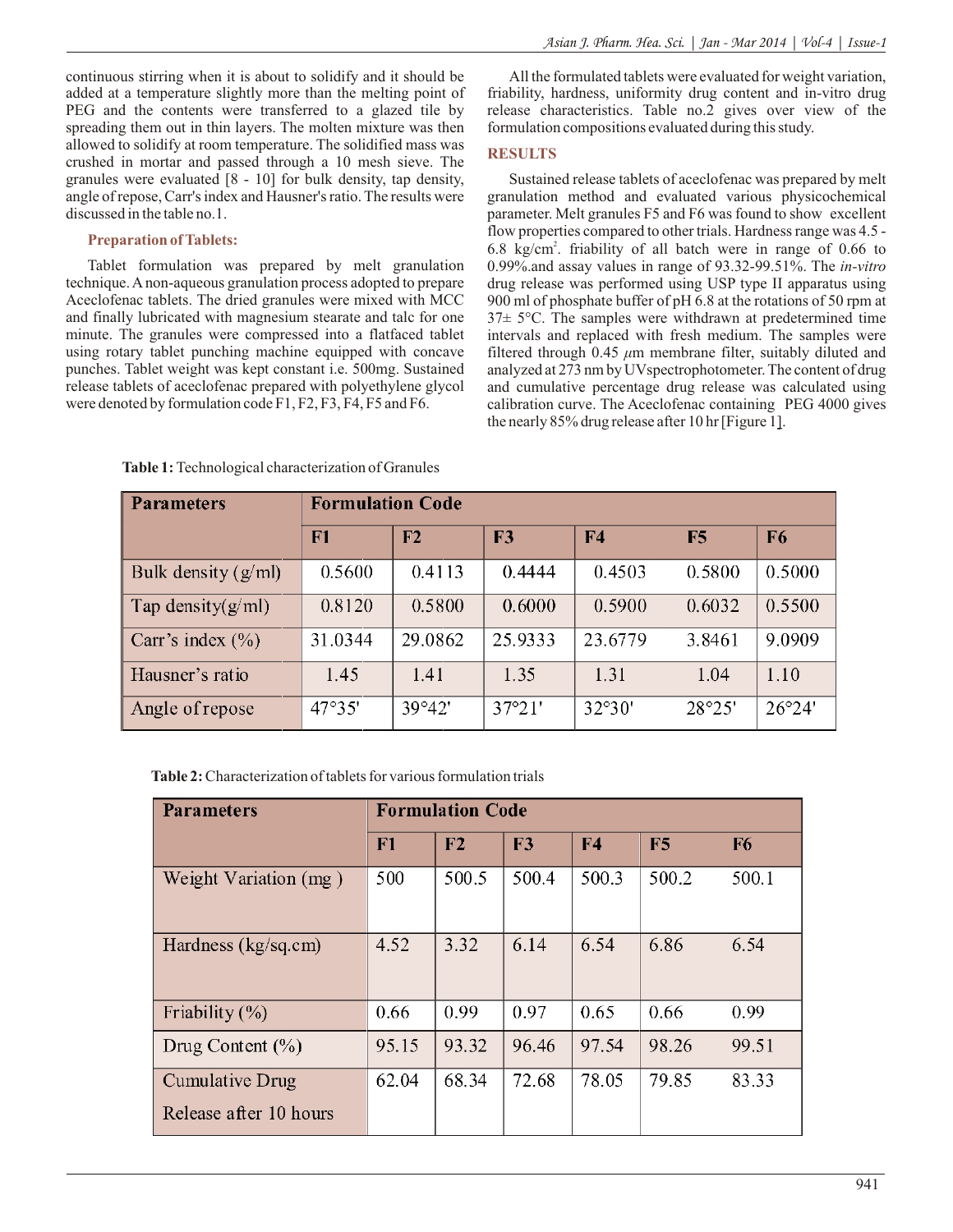

**Figure 1:** Cumulative Drug Release after 10 hours Vs Time Profile

#### **DISCUSSION**

Aceclofenac sustained release tablets was successfully developed by melt granulation method. Melt granulation usually produces bigger and irregular shaped granules which may account for the lower packing of these granules upon tapping. Since the solidified mass was crushed in mortar and passed through a 10 mesh sieve. Granules were almost completely packed upon tapping. According to the literature, powders with a Compressibility Index (CI) between 5 to 15%, Hausner ratio below 1.25 and angle of repose below 30 shows good flowability. The prepared melt granules (Table 1) possess a CI between 3 and 9% ( F5 and F6 trials), Hausner ratio was below 1.10 and angle of repose were below 30.The prepared aceclofenac melt granules significantly improves the flow properties of drug. This improvement in the flowability of agglomerates could be attributed to the significant reduction in inter-particle friction, due to their size enlargement and a lower static electric charge.

From the above observation it was concluded that all melted granules shows the drug content value in the range of nearly 93- 99%.Hardness and friability results were also good and within the limits for formulation F5 and F6.

The *in vitro* dissolution profiles of the granules prepared by melt granulation were compared with that of pure drug. The results were evaluated for 10hours. The dissolution rate of pure aceclofenac was good, with the amount of drug dissolved in 30 min being 59-63%. As per the results of dissolution study formulations F1, F2, F3, F4, F5 and F6 showed 62.04,68.34, 72.68,78.05,79.85 and 83.33% respectively. Slow and sustained release was obtained for the formulation code F5 and F6. Hence these formulations were considered to be best among all other formulations. The *in vitro* dissolution rate of all prepared granules was lower as compared to the pure drug. In the case of granules, the drug with meltable polymer PEG decreases the dissolution rate and helped to prolonged the drug release as compared to drug alone. The decrease in dissolution rate could be attributed to the waxy nature of the polymer. These results show that melt granulation can be a useful technique to sustain the dissolution rate of aceclofenac.

## **CONCLUSION**

Melt granulation technique is one of the effective approach to sustain a drug using PEG as a meltable binder, without using any solvents. The dissolution profiles of aceclofenac sustained release tablets exhibited a sustained action with a drug release of nearly 85% after 10 hrs. The results confirmed that the carrier PEG more effectively sustained the release of aceclofenac from the tablet. From the present investigation, it was concluded that the concentrations of PEG 4000 as a melt binder have more sustaining effect compared to that of pure drug. With future development of technology, melt granulation technique will continue to enable novel approach in drug delivery and solve problems like solubility, wettability and dissolution rate of poorly soluble and wettable drugs.

#### **REFERENCES**

- 1. Bailey, F.E.; Koleske, J.V. *Poly(Ehtylene Oxide)*, Academic Press, New York, 1976:117
- 2. Fuertges, F.; Abuchowski, A. The clinical efficacy of poly (ethylene glycol) modified proteins. Journal of Controlled Release, 1990:11(1-3):139-148
- 3. Dhruvita Patel, Ankita Patel, and Trupti Solanki. Formulation and evaluation of bilayer tablet by using melt granulation technique for treatment of diabetes mellitus. J Pharm Bioallied Sci. 2012: March; 4(Suppl 1): S37S39.
- 4. Perissutti B, Rubessa F, Moneghini M, Voinovich D. Formulation design of carbamazepine fast-release tablets